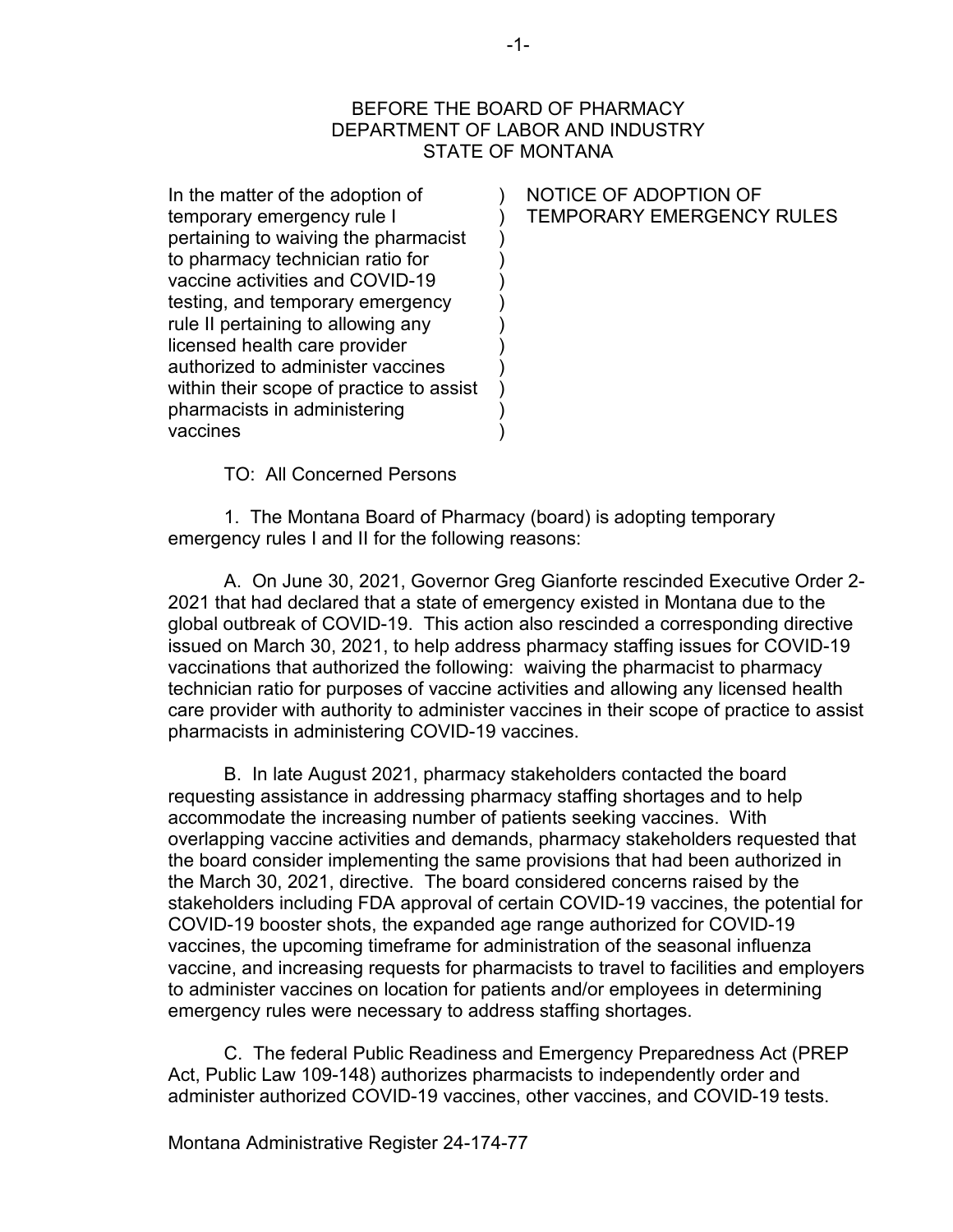Pursuant to 37-7-105, MCA, pharmacists have independent authority to order and administer certain vaccines, including influenza for ages 12 and older.

D. The PREP Act also authorizes qualified pharmacy technicians who meet certain training requirements and operate under the supervision of a pharmacist, to administer authorized COVID-19, influenza, and other vaccines, and to administer COVID-19 tests. Montana law does not authorize pharmacy technicians to administer vaccines, but the restriction is preempted by PREP Act authority. By waiving the restriction of the number of pharmacy technicians that a pharmacist may supervise, in ARM 24.174.711(1), the board will reduce potential barriers for qualified pharmacy technicians to assist pharmacists in providing greater patient access to vaccines.

E. To further expand patient access to vaccines and address pharmacy staffing issues, the board recognizes provisions of the PREP Act and corresponding declaration and amendments that include preemption of any state law that would prohibit qualified health care professionals from administering COVID-19 vaccines. These changes are necessary immediately to protect the public health, safety, and welfare. Pursuant to the board's authority in 37-7-201(1)(a)(iii) and (3)(b), MCA, to regulate personnel who work in a pharmacy and to establish standards of care for patients concerning health care services that patients may expect with regard to pharmaceutical care, the board deems it necessary to allow pharmacists to utilize any health care provider licensed by this state, and qualified to administer vaccines under their scope of practice, to assist in the administration of vaccines. Such authority will further expand patient access to available vaccines and contribute to improving patient safety and public health.

F. There is reasonable necessity to immediately adopt temporary emergency rules I and II, pursuant to 2-4-303, MCA, and authorities in the PREP Act, to address the acute public health and safety issues that arise from a lack of access to COVID-19, influenza, and other vaccines, and COVID-19 testing.

2. The temporary emergency rules are effective September 14, 2021, when this rule notice is filed with the Secretary of State.

3. The board intends to implement similar provisions through the standard rulemaking process, but recognizes the need to take emergency action to address the ongoing shortages that hinder the public's ability to receive vaccines.

4. The Department of Labor and Industry (department) will make reasonable accommodations for persons with disabilities who wish to participate in the rulemaking process and need an alternative accessible format of this notice. If you require an accommodation, contact the Board of Pharmacy no later than 5:00 p.m., on October 8, 2021, to advise us of the nature of the accommodation that you need. Please contact Marcie Bough, Board of Pharmacy, 301 South Park Avenue, P.O. Box 200513, Helena, Montana 59620-0513; telephone (406) 841-2371; Montana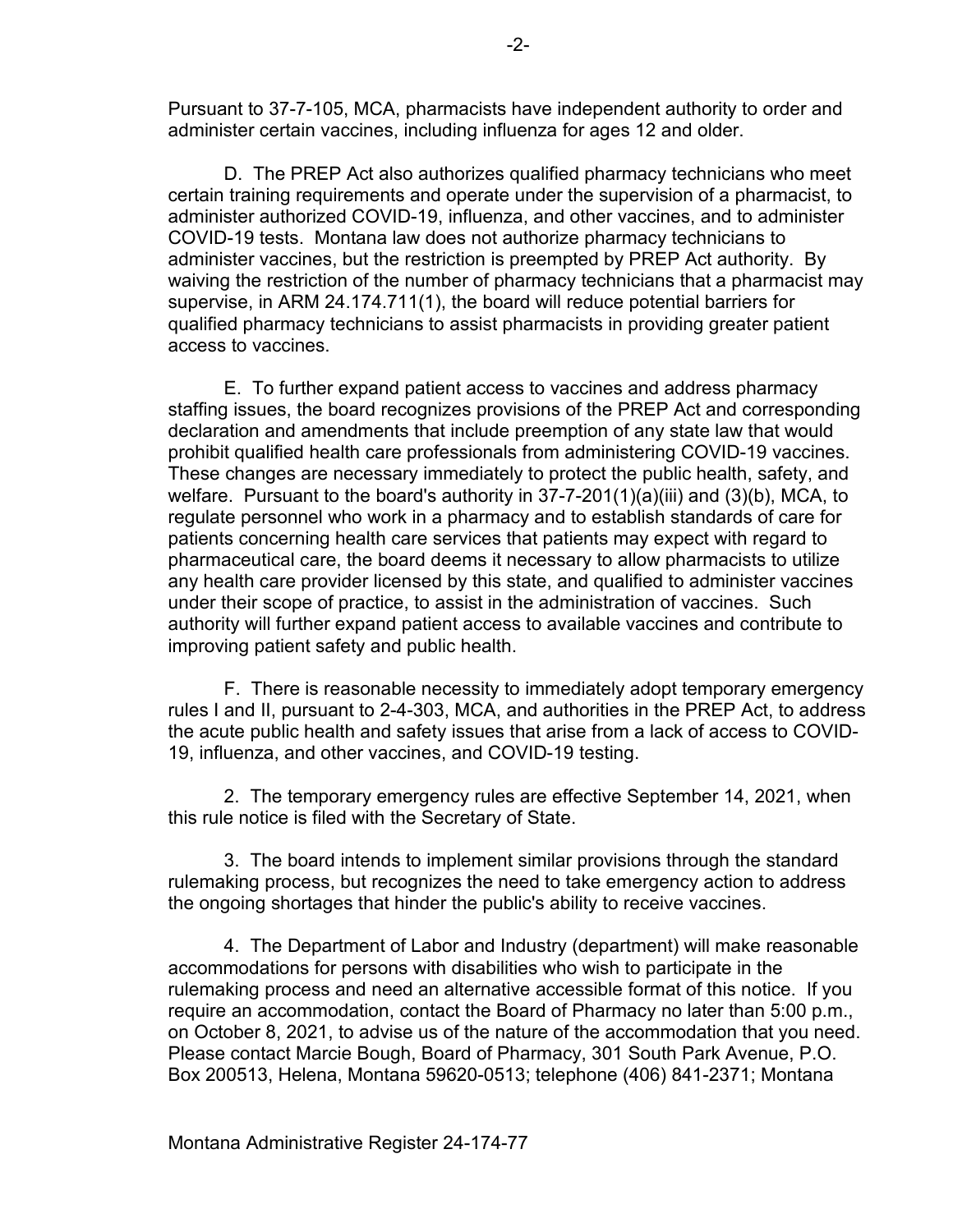Relay 1 (800) 253-4091; TDD (406) 444-2978; facsimile (406) 841-2305; or dlibsdpha@mt.gov (board's e-mail).

5. The text of the temporary emergency rules provides as follows:

NEW RULE I TEMPORARY EMERGENCY SUSPENSION OF PHARMACIST TO PHARMACY TECHNICIAN RATIO FOR PURPOSES OF VACCINE ACTIVITIES AND COVID-19 TESTING (1) The terms of this temporary emergency rule expire on January 11, 2022, unless additional rulemaking is needed to continue the response to COVID-19, influenza, and other vaccine administration activities, including COVID-19 testing, to meet patient safety and public health needs.

(2) The restricted number of licensed certified pharmacy technicians and technicians-in-training that a registered pharmacist may supervise is waived with the following limitations:

(a) A registered pharmacist and pharmacy technician must be authorized to administer an authorized COVID-19 vaccine and/or influenza vaccine, in compliance with federal requirements outlined in the Public Readiness and Emergency Preparedness Act (PREP Act, Public Law 109-148) for qualified pharmacy technicians to administer authorized vaccines and COVID-19 tests.

(b) The ratio is waived solely for the purpose of administering authorized vaccines in compliance with state and federal requirements, conducting associated administrative duties and procedures, and for administering COVID-19 tests.

AUTH: 37-7-201, MCA IMP: 37-7-101, 37-7-201, 37-7-307, 37-7-308, 37-7-309, MCA

NEW RULE II TEMPORARY EMERGENCY EXPANSION OF PERSONNEL WHO MAY WORK IN A PHARMACY OR UNDER THE SUPERVISION OF A PHARMACIST (1) The terms of this temporary emergency rule expire on January 11, 2022, unless additional rulemaking is needed to continue the response to COVID-19, influenza, and other vaccine administration activities to meet patient safety and public health needs.

(2) The board regulates personnel who may work in a pharmacy or under the supervision of a pharmacist.

(3) The board is taking emergency action to help address pharmacy staffing shortages as an increasing number of patients are utilizing pharmacies for administration of COVID-19 vaccines, including expanded youth age ranges, and for the emerging seasonal influenza vaccine. In addition, the board is aware that facilities and employers are also requesting pharmacists come directly to their place of business to administer vaccines to employees, patients, and the community.

(4) To further expand COVID-19 and influenza vaccine access, the board is authorizing pharmacists who are qualified to prescribe, administer, and dispense authorized COVID-19, influenza, and other vaccines to use any health care provider licensed by this state, and qualified to administer vaccines under their scope of practice, to assist pharmacists in the administration of vaccines.